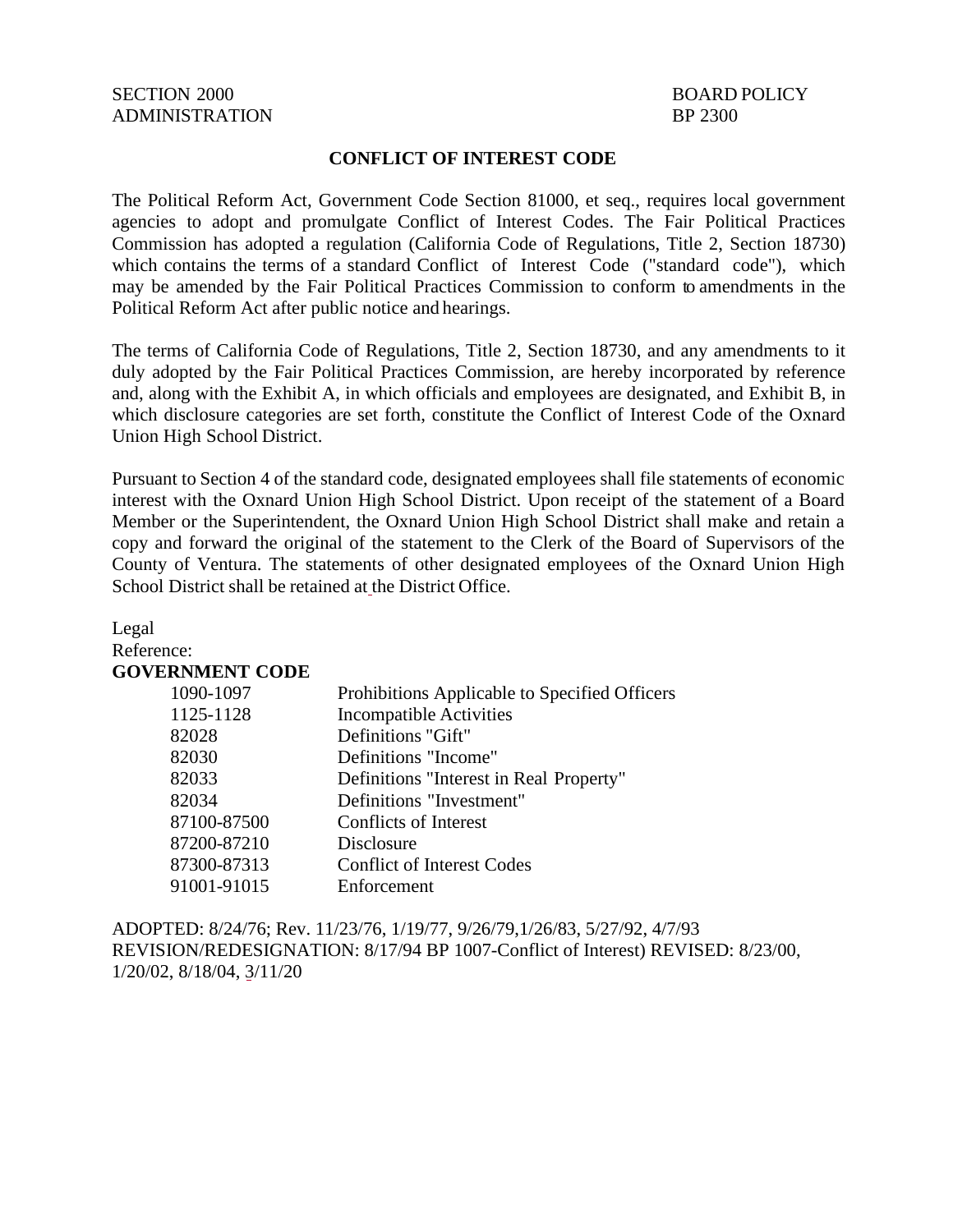### **CONFLICT OF INTEREST CODE**

## OXNARD UNION HIGH SCHOOL DISTRICT EXHIBIT A

## DESIGNATEDPOSITIONS

#### POSITION

#### DESIGNATED CATEGORY

| <b>Board Member</b><br>Superintendent<br><b>Assistant Superintendent-Business Services</b><br><b>Assistant Superintendent-Educational Services</b><br><b>Assistant Superintendent-Human Resources</b><br>Director of Human Resources<br><b>Project Bond Manager</b><br>Director of Learning Support Services<br>Director of Career Education<br>Director of Fiscal Services<br>Director of Maintenance, Operations & Transportation<br>Director of Purchasing<br>Director of Special Education<br><b>Director of Nutrition Services</b> | $\frac{3}{3}$ $\frac{3}{3}$ $\frac{3}{2}$ $\frac{3}{2}$ $\frac{2}{2}$ $\frac{2}{2}$ $\frac{2}{2}$ $\frac{2}{2}$ $\frac{2}{2}$ $\frac{2}{2}$<br>$\frac{2}{2}$ $\frac{2}{2}$ $\frac{2}{2}$ |
|-----------------------------------------------------------------------------------------------------------------------------------------------------------------------------------------------------------------------------------------------------------------------------------------------------------------------------------------------------------------------------------------------------------------------------------------------------------------------------------------------------------------------------------------|------------------------------------------------------------------------------------------------------------------------------------------------------------------------------------------|
| <b>Transportation Supervisor</b>                                                                                                                                                                                                                                                                                                                                                                                                                                                                                                        |                                                                                                                                                                                          |
| <b>Custodial Supervisor</b>                                                                                                                                                                                                                                                                                                                                                                                                                                                                                                             |                                                                                                                                                                                          |
| Consultants                                                                                                                                                                                                                                                                                                                                                                                                                                                                                                                             | $\ast$                                                                                                                                                                                   |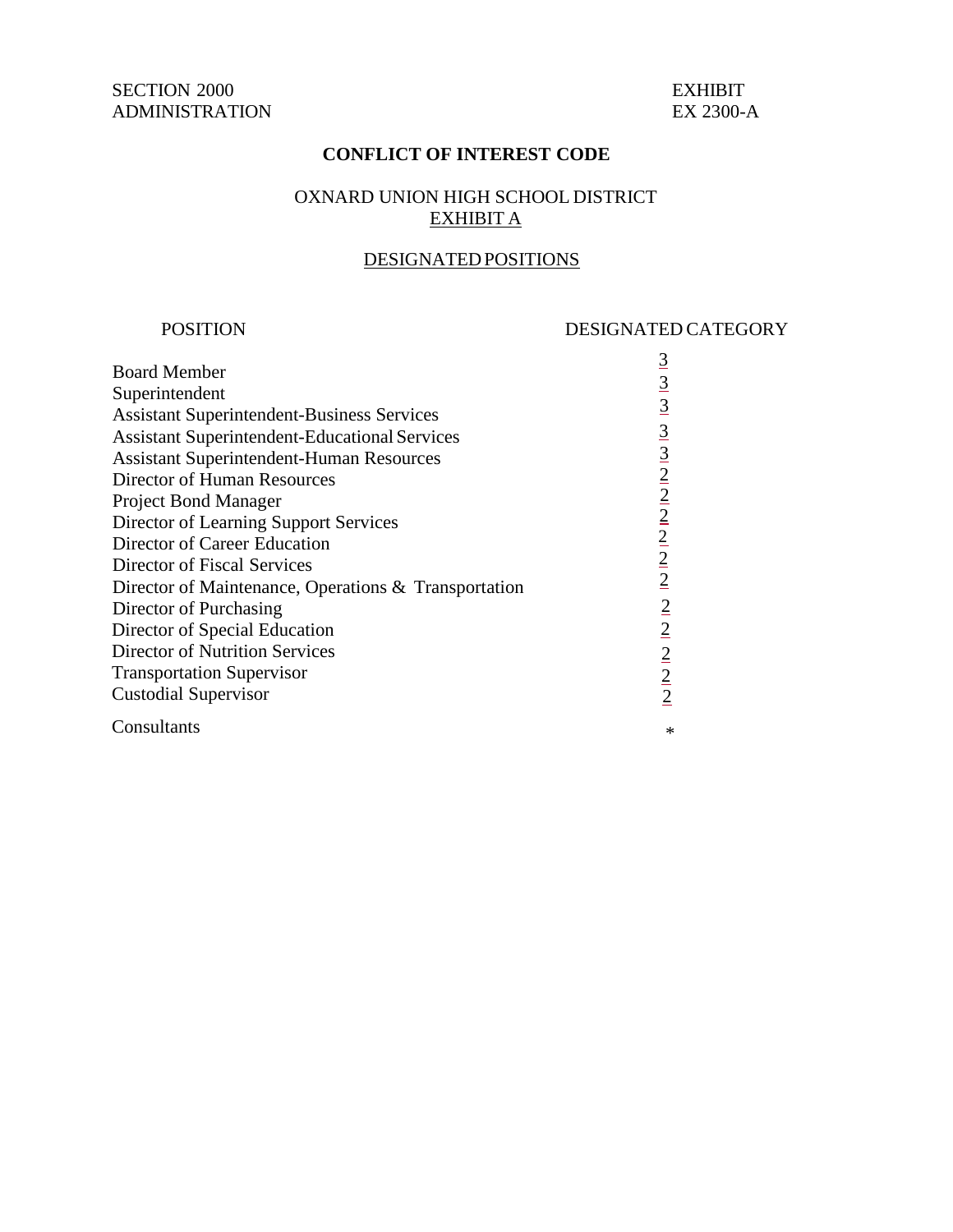## **CONFLICT OF INTEREST CODE** OXNARD UNION HIGH SCHOOL DISTRICT

## EXHIBIT B

## DISCLOSURE CATEGORIES

#### Category 1

a. Interests in real property located entirely or partly within District boundaries, or within two miles of District boundaries, or of any land owned or used by the District.

b. Investments or business positions in or income from sources which are engaged in the acquisition or disposal of real property within the District, are contractors or subcontractors which are or have been within the past two years engaged in work or services of the type used by the District, or manufacture or sell supplies, books, machinery, or equipment of the type used by the District.

### Category 2

a. Investments or business positions in or income from sources which are contractors or subcontractors engaged in work or services of the type used by the department which the designated person manages or directs.

b. Investments or business positions in or income from sources which manufacture or sell supplies, books, machinery, or equipment of the type used by the department which the designated person manages or directs. For the purposes of this category, a principal's department is his/her entire school.

## Category 3

Because it has been determined that the District's Board members and/or Superintendent "manage public investments," they and other persons designated for "full disclosure" shall disclose, in accordance with Government Code 87200.

a. Interests in real property located entirely or partly within District boundaries, or within two miles of District boundaries, or of any land owned or used by the District.

b. Investments, business positions, and sources of income, including gifts, loans, and travel payments.